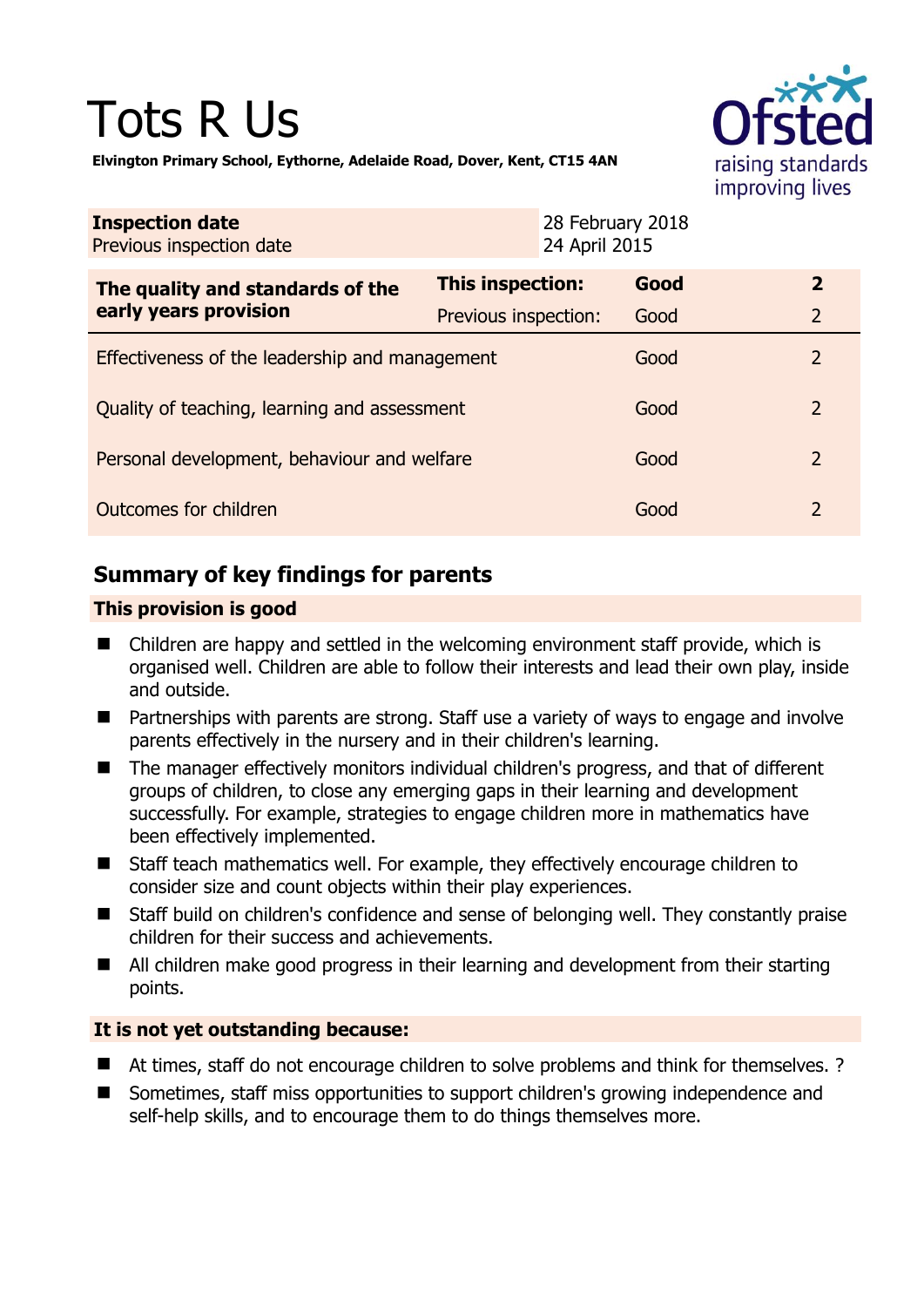# **What the setting needs to do to improve further**

#### **To further improve the quality of the early years provision the provider should:**

- **P** provide children with more opportunities to think for themselves
- make the most of all opportunities to consistently support children's growing independence and enable them to do things themselves.

#### **Inspection activities**

- The inspector observed the quality of teaching and children's activities, completed a joint observation with the manager and held discussions about children's progress and learning.
- The inspector held conversations with the manager, staff and children throughout the inspection.
- The inspector checked evidence of staff suitability checks and their qualifications, and sampled relevant policies and procedures.
- The inspector took into account the views of the parents during the inspection.
- The inspector observed staff planning, and the children's assessment records.

## **Inspector**

Kimberley Luckham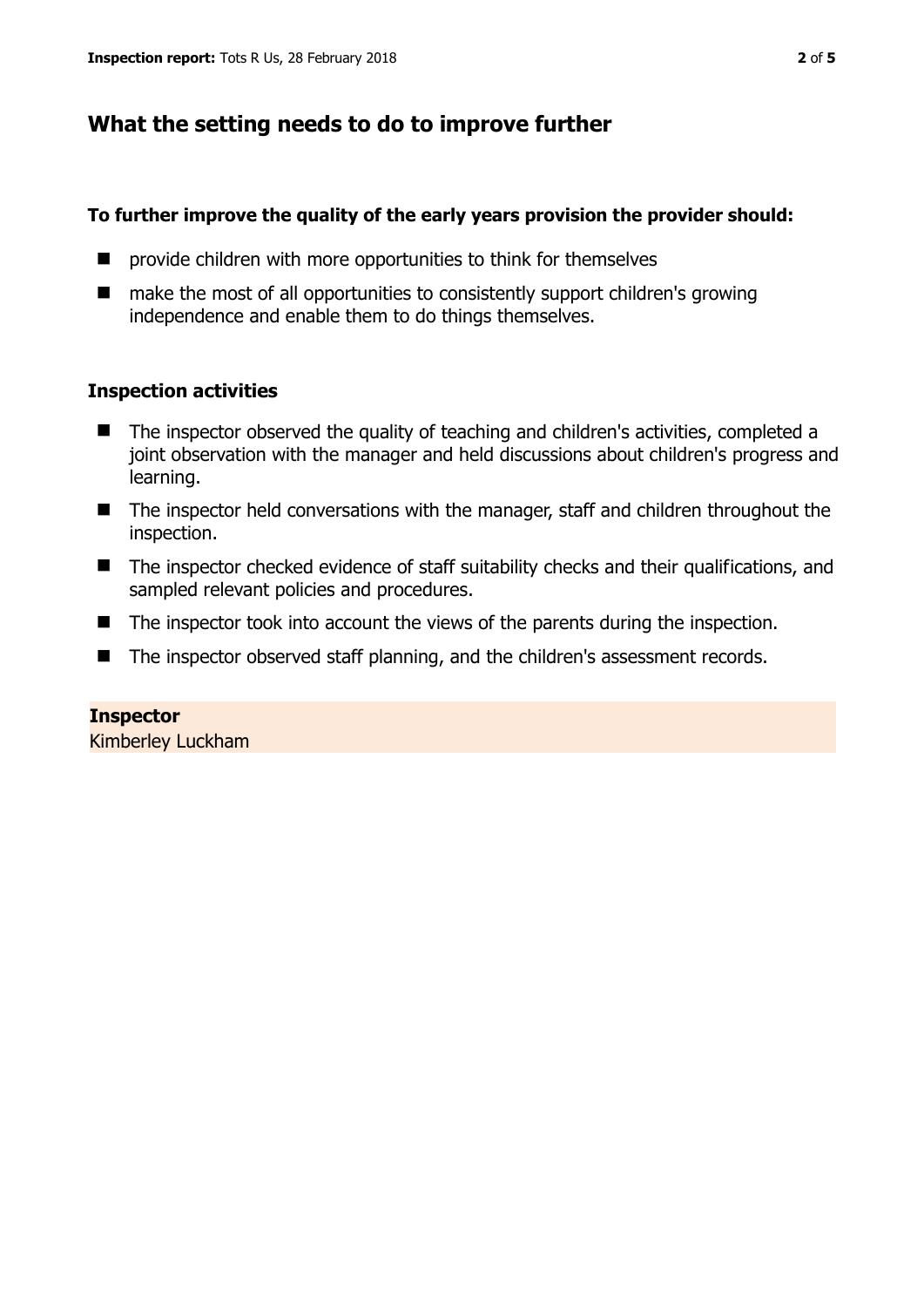## **Inspection findings**

#### **Effectiveness of the leadership and management is good**

The manager accurately evaluates the effectiveness of the provision. She includes the views of parents and children to help identify areas for further improvement. For example, staff have effectively enhanced the strategies and information provided for parents to help engage them more fully in their children's learning and development. The manager continually improves the quality of staff practice. For example, she organises relevant training and individual support to help raise standards in teaching. Safeguarding is effective. The management and staff keep their safeguarding knowledge up to date and are fully aware of current legislation. They understand their role in child protection and know the reporting process to follow if they have concerns about a child's welfare.

#### **Quality of teaching, learning and assessment is good**

Staff accurately assess individual children's development and effectively plan for their next steps in learning with parents. They skilfully use a wide range of resources to engage children at all times during the day. For instance, children enjoy a cooking activity and explore a range of different foods in their original forms. Children are encouraged to use real cooking equipment safely and enjoy making connections to their own cooking experiences outside of the nursery. Staff effectively enhance children's communication and language skills. For example, they clearly emphasise key words throughout their interactions to help children's understanding and speaking skills, in particular for those children who speak English as an additional language.

#### **Personal development, behaviour and welfare are good**

Children have a good understanding of routine and are well prepared and enthusiastic about what to expect next throughout the day. They are gaining a growing awareness of healthy lifestyles. For example, staff provide a choice of nutritious snacks and engage children in conversations about healthy food choices. All children are encouraged to be polite and have a good understanding of the importance of sharing and taking turns.

#### **Outcomes for children are good**

Children develop a good understanding of diversity beyond their immediate family. For example, the environment has positive cultural images and dual-language text. Children enjoy learning about different festivals around the world. Children develop the skills needed for their future learning and move to school. For example, they learn to give meanings to the marks they make, and older children identify and write their own names. Children use their imagination well, confidently share their views and negotiate their play ideas. For example, older children work together in the sand to create a 'cake'. They negotiate together about what to add to their mixture and how they are going to 'cook' their make-believe creation.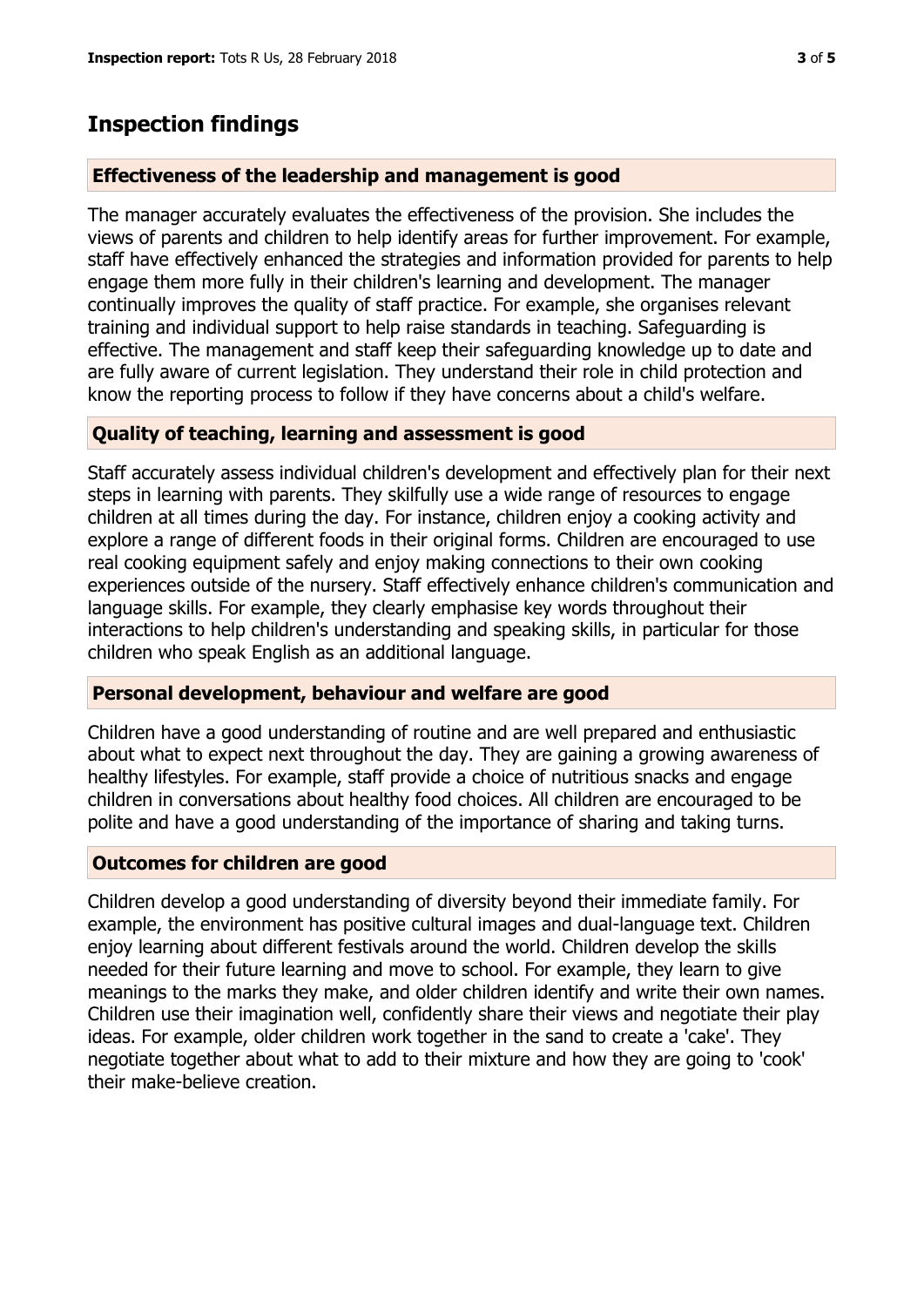## **Setting details**

| Unique reference number                             | 127724                                                                               |  |
|-----------------------------------------------------|--------------------------------------------------------------------------------------|--|
| <b>Local authority</b>                              | Kent                                                                                 |  |
| <b>Inspection number</b>                            | 1089378                                                                              |  |
| <b>Type of provision</b>                            | Full-time provision                                                                  |  |
| Day care type                                       | Childcare - Non-Domestic                                                             |  |
| <b>Registers</b>                                    | Early Years Register, Compulsory Childcare<br>Register, Voluntary Childcare Register |  |
| Age range of children                               | $2 - 4$                                                                              |  |
| <b>Total number of places</b>                       | 30                                                                                   |  |
| Number of children on roll                          | 42                                                                                   |  |
| Name of registered person                           | Tots R Us Pre-School Committee                                                       |  |
| <b>Registered person unique</b><br>reference number | RP522732                                                                             |  |
| <b>Date of previous inspection</b>                  | 24 April 2015                                                                        |  |
| <b>Telephone number</b>                             | 07944 737 134                                                                        |  |

Tots R Us pre-school registered in 1997. It is a committee-run group and operates from one main room in a mobile building, located in the grounds of Eythorne and Elvington village primary school, near Dover, Kent. The pre-school is open each weekday from 8.45am to 3.30pm, term time only. The pre-school employs six staff. All staff hold appropriate early years qualifications. The pre-school is registered to receive funding to provide free early education for children aged two, three and four years.

This inspection was carried out by Ofsted under sections 49 and 50 of the Childcare Act 2006 on the quality and standards of provision that is registered on the Early Years Register. The registered person must ensure that this provision complies with the statutory framework for children's learning, development and care, known as the early years foundation stage.

Any complaints about the inspection or the report should be made following the procedures set out in the guidance 'Complaints procedure: raising concerns and making complaints about Ofsted', which is available from Ofsted's website: www.gov.uk/government/organisations/ofsted. If you would like Ofsted to send you a copy of the guidance, please telephone 0300 123 4234, or email enquiries@ofsted.gov.uk.